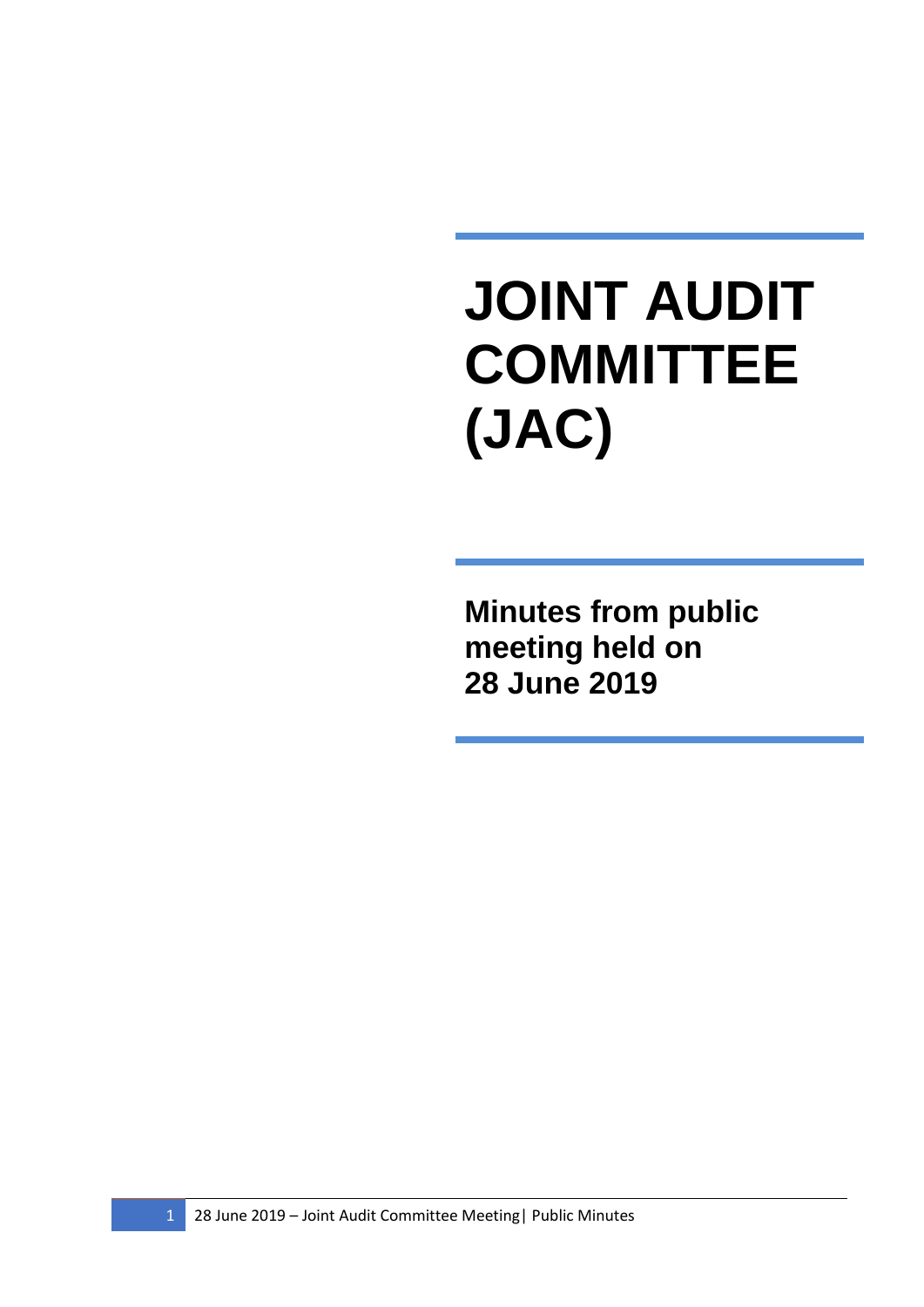

west midlands<br>police and crime commissioner



## **JOINT AUDIT COMMITTEE PUBLIC MINUTES**

Notes of the meeting held on Friday, 28<sup>th</sup> June 2019 Meeting Room LH G<sub>2</sub> Lloyd House, Colmore Circus, B4 6NQ

## **Present:**

| Sue Davis                   | Chair                                            |
|-----------------------------|--------------------------------------------------|
| <b>Christine Barve</b>      | <b>Vice Chair</b>                                |
| Mark Kenyon                 | <b>Chief Finance Officer - PCC</b>               |
| Lynn Joyce                  | Head of Internal Audit - PCC                     |
| <b>Gurinder Singh Josan</b> | Strategic Policing and Crime Board (SPCB) Member |
| <b>Ernie Hendricks</b>      | Strategic Policing and Crime Board (SPCB) Member |
| Neil Chamberlain            | Director of Commercial Services - WMP            |
| Davinder Jagpal             | AD Finance - WMP                                 |
| Abi Preston                 | Senior Accountant - WMP                          |
| Kath Holder                 | Organisational Learning and Risk Manager - WMP   |
| Janey Barrett               | Insurance and Risk Manager - WMP                 |
| <b>Emily Mayne</b>          | Engagement Manager, Grant Thornton               |

Plus note taker, webcaster & an observer

| 378 | Item 1 - Apologies                                                                                                                                                                                                                                                                                                                                    |
|-----|-------------------------------------------------------------------------------------------------------------------------------------------------------------------------------------------------------------------------------------------------------------------------------------------------------------------------------------------------------|
|     | Apologies were received from Jonathan Jardine, OPCC Chief Executive, DCC Louisa<br>Rolfe, Dr Cath Hannon, SPCB Board Member and Paul Grady, Grant Thornton.                                                                                                                                                                                           |
|     | The Chair advised that Waheed Saleem has recently been appointed as Assistant<br>Police and Crime Commissioner and is no longer a JAC board member. It is not the<br>Commissioner's intention to replace him. The Chair confirmed that she is satisfied with<br>the proposal, but it did mean the Committee is more dependent on members attending.   |
| 379 | Item 2 - Declarations of Interest<br>There were no declared interests.                                                                                                                                                                                                                                                                                |
| 380 | Item 3 – Minutes of the last meeting<br>Public and private minutes were agreed as accurate records of proceedings.                                                                                                                                                                                                                                    |
| 381 | <b>Item 4 - Matters Arising</b>                                                                                                                                                                                                                                                                                                                       |
|     | There were no matters arising.                                                                                                                                                                                                                                                                                                                        |
| 382 | Item 5 - HMICFRS Update (includes HMICFRS Integrated PEEL Assessment)                                                                                                                                                                                                                                                                                 |
|     | <b>Presented by Kath Holder</b>                                                                                                                                                                                                                                                                                                                       |
|     | The report was circulated in advance of the meeting and therefore only highlights were<br>outlined:                                                                                                                                                                                                                                                   |
|     | The Integrated PEEL Assessment (IPA) round 1 is now concluding and HMICFRS<br>$\bullet$<br>are going to take some time to reflect with a view to carrying out some review work.<br>It is not expected that another inspection will take place until early 2020, although<br>$\bullet$<br>the Force may still be subject to some thematic inspections. |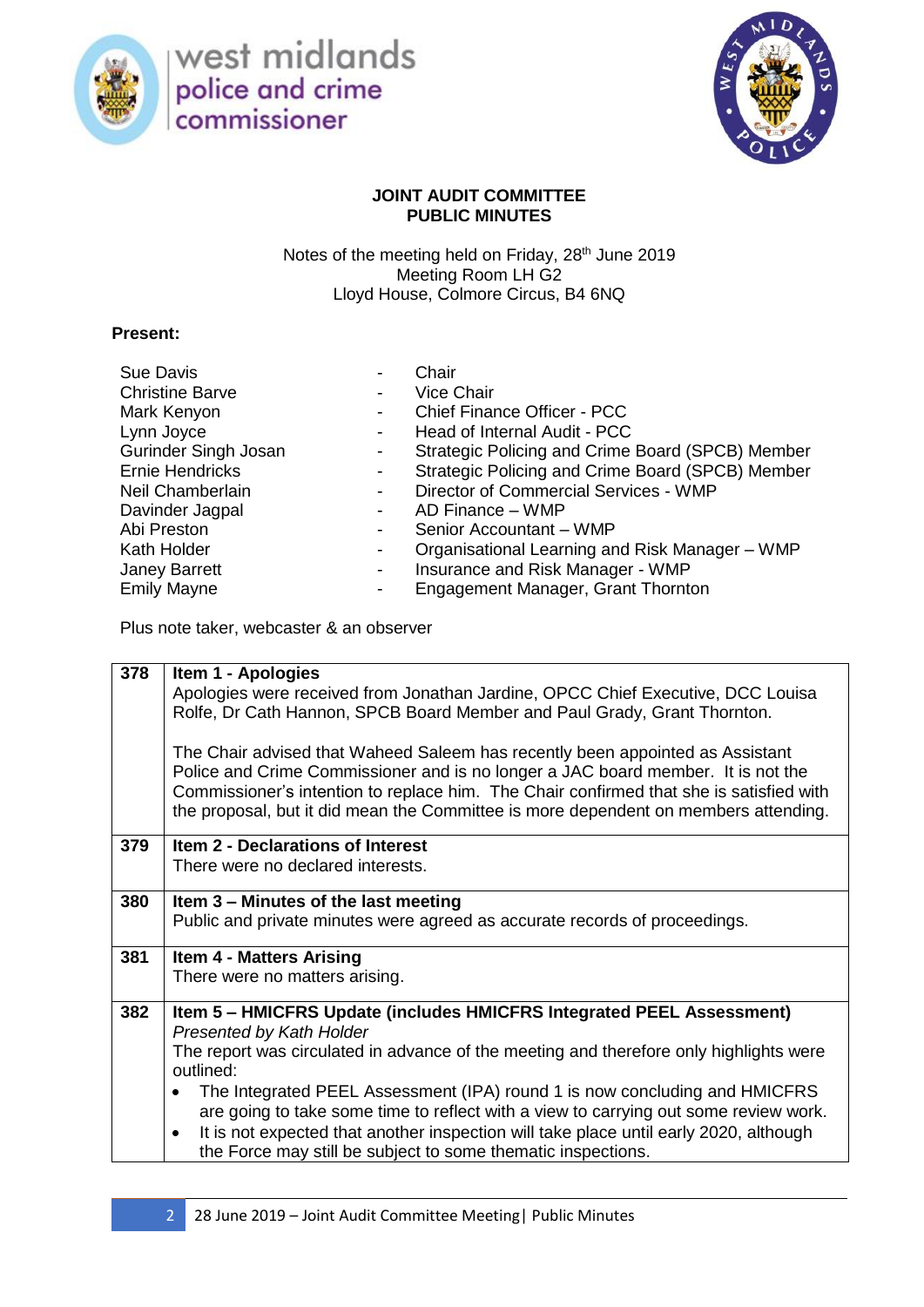| Since the update was written, notification has been received that a Counter<br>$\bullet$<br>Terrorism (CT) inspection will commence on 18 November 2019.  |
|-----------------------------------------------------------------------------------------------------------------------------------------------------------|
| An IPA report has been received since the last JAC meeting. The findings were very<br>$\bullet$                                                           |
| positive overall with grades either being maintained or improved upon.                                                                                    |
|                                                                                                                                                           |
| Ernie Hendricks queried why there was no narrative around 'Meeting current                                                                                |
| demand and using resources' which was shown in the table.                                                                                                 |
|                                                                                                                                                           |
| Kath Holder confirmed this was because there was no inspection of that area this year.                                                                    |
| Following consultation with the Force, the decision was taken to 'roll-over' the grade                                                                    |
| from the previous inspection. HMICFRS acknowledged that the Force have plans in                                                                           |
| place to address some issues which had been highlighted, and felt it was worth allowing                                                                   |
| more time to embed those plans and give them chance to take effect.                                                                                       |
| The Chair commented that the judgement last time was not that we were not using the                                                                       |
| resources to the best of our ability, but that resources were insufficient to meet demand.                                                                |
|                                                                                                                                                           |
| Ernie Hendricks asked whether there was any learning by the Force from the                                                                                |
| PEEL spotlight report, "System Under Pressure", which came out in May.                                                                                    |
|                                                                                                                                                           |
| Kath Holder confirmed that the PEEL spotlight report gives an overview of trends as                                                                       |
| they see them. We have taken the report and pulled out items where we might want to                                                                       |
| do some improvement work outside of formal recommendations. The Spotlight report                                                                          |
| was used to produce a self-assessment template which factors in governance scores.                                                                        |
| Ernie Hendricks asked if JAC could look at some of the findings around that.                                                                              |
|                                                                                                                                                           |
| Kath Holder confirmed that once the self-assessment was available it would be possible                                                                    |
| to share with JAC.                                                                                                                                        |
|                                                                                                                                                           |
| Gurinder Singh Josan felt it would be good to have a rolling review and be able                                                                           |
| to assess where the Force was at any given time.                                                                                                          |
| The Chair stated that in other sectors the notion of an annual inspection would feel                                                                      |
| onerous and possibly even counter-productive and so the breathing space allowed by                                                                        |
| HMICFRS is helpful.                                                                                                                                       |
|                                                                                                                                                           |
| Ernie Hendricks was surprised to find that HMICFRS would carry out audits if                                                                              |
| requested and asked if anyone had experience of that.                                                                                                     |
|                                                                                                                                                           |
| The Chair advised that the Information Commissioner's Office offer a similar service,                                                                     |
| providing quality and improvement advice, rather than carrying out an inspection.                                                                         |
| Kath Holder confirmed that the Force has previously used the service, asking for advice                                                                   |
| around their approach to various work streams including serious organised crime work.                                                                     |
|                                                                                                                                                           |
| Ernie Hendricks felt it may be a useful tool to employ in the future and asked if                                                                         |
| someone would do some exploration about how this might be achieved.                                                                                       |
|                                                                                                                                                           |
| The Chair commented that perhaps a conversation could be had off-line as to whether<br>this would be an initiative for JAC or the OPCC / Chief Constable. |
|                                                                                                                                                           |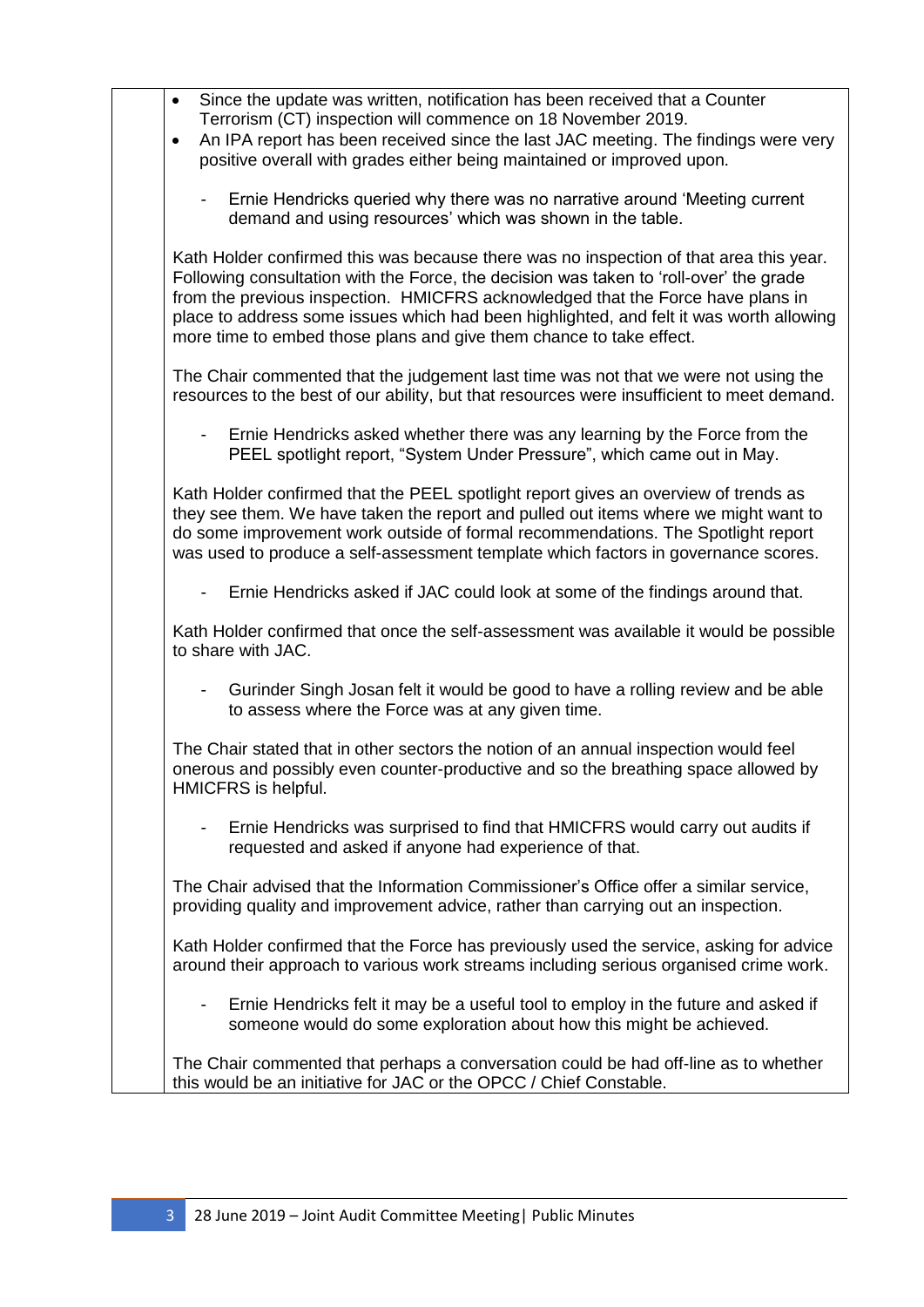| 383 | Item 6 – Risk Management Update (includes Force and OPCC Risk Registers)                         |
|-----|--------------------------------------------------------------------------------------------------|
|     | Presented by Kath Holder and Mark Kenyon                                                         |
|     | Mark Kenyon summarised the PCC's risk register:                                                  |
|     | Reviewed by senior managers earlier this month.<br>$\bullet$                                     |
|     | Structure and content around rankings of risk has not changed much since March.<br>$\bullet$     |
|     | Does include some minor text around responsibilities in the office.                              |
|     | 12 identified risks are based on the Police and Crime Plan and priorities developed<br>$\bullet$ |
|     | since the plan was written. The highest risk continues to be the road network.                   |
|     | The table shows the unmitigated scores and the present scores across those risks.<br>$\bullet$   |
|     | The document sets out key controls of activity being undertaken to mitigate risks.<br>$\bullet$  |
|     |                                                                                                  |
|     | Gurinder Singh Josan stated that the top 2 risks have consistently been at the                   |
|     | top for some time and asked if the level of assessment was correct.                              |
|     |                                                                                                  |
|     | Mark Kenyon advised that a scoring system is used although there may be some                     |
|     | subjectivity. He offered to look at this again before the next meeting.                          |
|     | The Vice Chair asked a 2-part question:                                                          |
|     | i) Is a refresh required around improvement in the scoring? Is the score such                    |
|     | because 'it is the nature of the beast' or is it due to lack of resources?                       |
|     | ii) On the road network risk specifically, is it the highest risk because there is               |
|     | nothing that can be done or because it is inevitable that there are going to be                  |
|     | road accidents? Is a realistic view being applied?                                               |
|     |                                                                                                  |
|     | Mark Kenyon commented that road networks involved a number of aspects including                  |
|     | resilience, the economic impact within the West Midlands (e.g. HS2) and partnerships.            |
|     |                                                                                                  |
|     | The Vice Chair responded that perhaps the focus should then be on what we have more              |
|     | control over. If the reality is that this is inevitably high, then this should be reflected in   |
|     | the paper.                                                                                       |
|     | Ernie Hendricks gave an example of a risk where he felt the score didn't                         |
|     | correctly reflect the current position, number 11 'standing up for young people'.                |
|     | He felt that a lot of work had been done in this area, quoting the YEI project.                  |
|     | The Chair also had an example where she was unclear about what the score                         |
|     | was based on; that was the Criminal Justice System. She asked what the actual                    |
|     | risks were that resulted in a score of 16.                                                       |
|     |                                                                                                  |
|     | Mark Kenyon commented that the youth risk is a big area and while there is a lot of work         |
|     | going on, it remains a massive challenge.                                                        |
|     |                                                                                                  |
|     | The Chair asked members if it would be beneficial, as part of addressing                         |
|     | development needs, for them to spend some time considering the whole system                      |
|     | around risk. The committee agreed. The decision was taken to aim for                             |
|     | September. Lynn Joyce to liaise with Mark Kenyon and Kath Holder to arrange.                     |
|     | Kath Holder spoke about the Force Risk register which had been reviewed earlier this             |
|     | month. She highlighted:                                                                          |
|     | There will be a new risk for the next JAC around the increasing volume of serious<br>$\bullet$   |
|     | crime including knife and gun crime involving under 25s, and the key risks around                |
|     | community safety and the Force's ability to respond.                                             |
|     | Some additional funding has been provided but it is time limited.<br>$\bullet$                   |
|     |                                                                                                  |
|     | Ernie Hendricks raised 2 questions:<br>$\overline{\phantom{a}}$                                  |
|     | i) The airwaves replacement changed from amber to green. Why was that?                           |
|     | ii) Records Management has not changed yet. Why is it RAG-rated as it is?                        |
|     | 28 June 2019 - Joint Audit Committee Meeting   Public Minutes<br>4                               |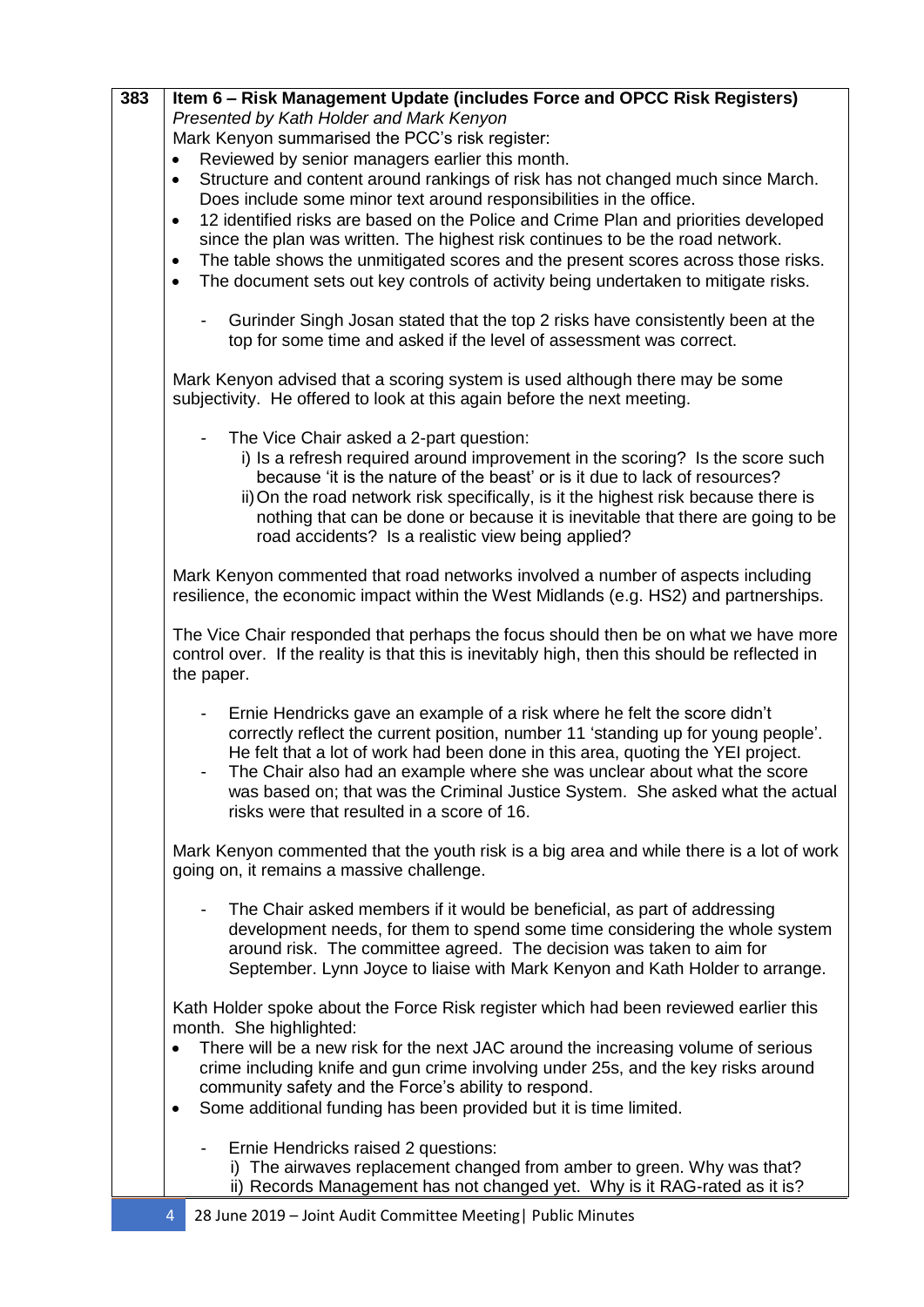|     | Kath Holder responded:<br>The decision has been taken to delay airwaves replacement until after the<br>i)<br>Commonwealth Games. It was discussed at the last JAC meeting which is why<br>there is not a large narrative about it in this paper.<br>Scale is the issue. Records management is a huge challenge and looking through<br>ii)<br>all digital and physical records across the estate is taking longer than anticipated.<br>The Vice-Chair felt it would be useful to have an indication of planned targets.<br>$\overline{\phantom{a}}$<br>Gurinder Singh Josan commented that serious violence has been increasing for<br>a while and to add a new risk around this seems a reactive thing to do. How<br>much of the risk management process is used as a more proactive management<br>tool?<br>Kath Holder responded saying that the Deputy Chief Constable felt she wanted this to<br>be visible with additional scrutiny through the whole Force Executive Team and being on<br>the Corporate Risk Register allows for this. There is a review taking place within<br>Strategy and Direction in Intelligence and one of the themes is looking at risk processes<br>and how this can be made more pro-active and forward thinking.                                                                                                                                                                                                                                                                                                                                                                                                                                                                                                                                                                                                                                                                                                                                                                                                                                                                                                                                                                                                                                                                                                                                                                                                                                             |
|-----|----------------------------------------------------------------------------------------------------------------------------------------------------------------------------------------------------------------------------------------------------------------------------------------------------------------------------------------------------------------------------------------------------------------------------------------------------------------------------------------------------------------------------------------------------------------------------------------------------------------------------------------------------------------------------------------------------------------------------------------------------------------------------------------------------------------------------------------------------------------------------------------------------------------------------------------------------------------------------------------------------------------------------------------------------------------------------------------------------------------------------------------------------------------------------------------------------------------------------------------------------------------------------------------------------------------------------------------------------------------------------------------------------------------------------------------------------------------------------------------------------------------------------------------------------------------------------------------------------------------------------------------------------------------------------------------------------------------------------------------------------------------------------------------------------------------------------------------------------------------------------------------------------------------------------------------------------------------------------------------------------------------------------------------------------------------------------------------------------------------------------------------------------------------------------------------------------------------------------------------------------------------------------------------------------------------------------------------------------------------------------------------------------------------------------------------------------------------------------------------------|
| 384 | Item 7 - Internal Audit Update<br>Presented by Lynn Joyce<br>Lynn Joyce highlighted key points from this report.<br>5 audits completed to final. 4 audits in draft, 3 of which have now been finalised<br>14 follow ups completed showing an 88% implementation rate.<br>Table 4 highlights the most significant recommendations categorised as high or<br>$\bullet$<br>medium. 72% have been implemented with 24 recommendations on-going.<br>The National Fraud Initiative (NFI) investigations completed had not highlighted any<br>$\bullet$<br>creditor overpayments at the time of reporting. However, in the last week 2 duplicate<br>invoices were identified (total of £3.5k). These are now in recovery.<br>Audit are working through NFI pensions matches. Death certificates are being<br>٠<br>requested to confirm the death before proceeding with recovery<br>All performance indicators for 2018/19 were achieved.<br>٠<br>Creditors' Audit assurance level has gone from minimal to reasonable in 12 months<br>$\bullet$<br>and Shared Services deserve credit for this.<br>Fleet Telematics received limited opinion. LJ provided an update on progress<br>$\bullet$<br>provided by the Fleet Manager who could not attend.<br>Neil Chamberlain added further context. Fleet Telematics were fitted as part of 2020<br>programme, predominantly aimed at driver behaviour, trying to encourage drivers to<br>take responsibility. Huge benefits have been seen around reduction of fuel usage,<br>repairs and maintenance, tyres and brakes - all through making drivers aware of how<br>they are driving. A date for the Drivers' Standards Board to meet would be identified<br>together with the membership of that board and its terms of reference. The Force was<br>working well with the supplier and he is confident they were moving in the right direction.<br>The Vice Chair asked if there was a wider issue about whether there is enough<br>proactive thinking about how much information new systems can provide and<br>whether we are using it or whether we're thinking about the wider management<br>information needed as a baseline.<br>Lynn Joyce responded that Internal Audit has offered to attend project managers' team<br>meetings to share some of the experiences resulting from audits, so that the learning<br>could feature at the start of the project, getting people to think about the outputs.<br>Ernie Hendricks raised 4 questions: |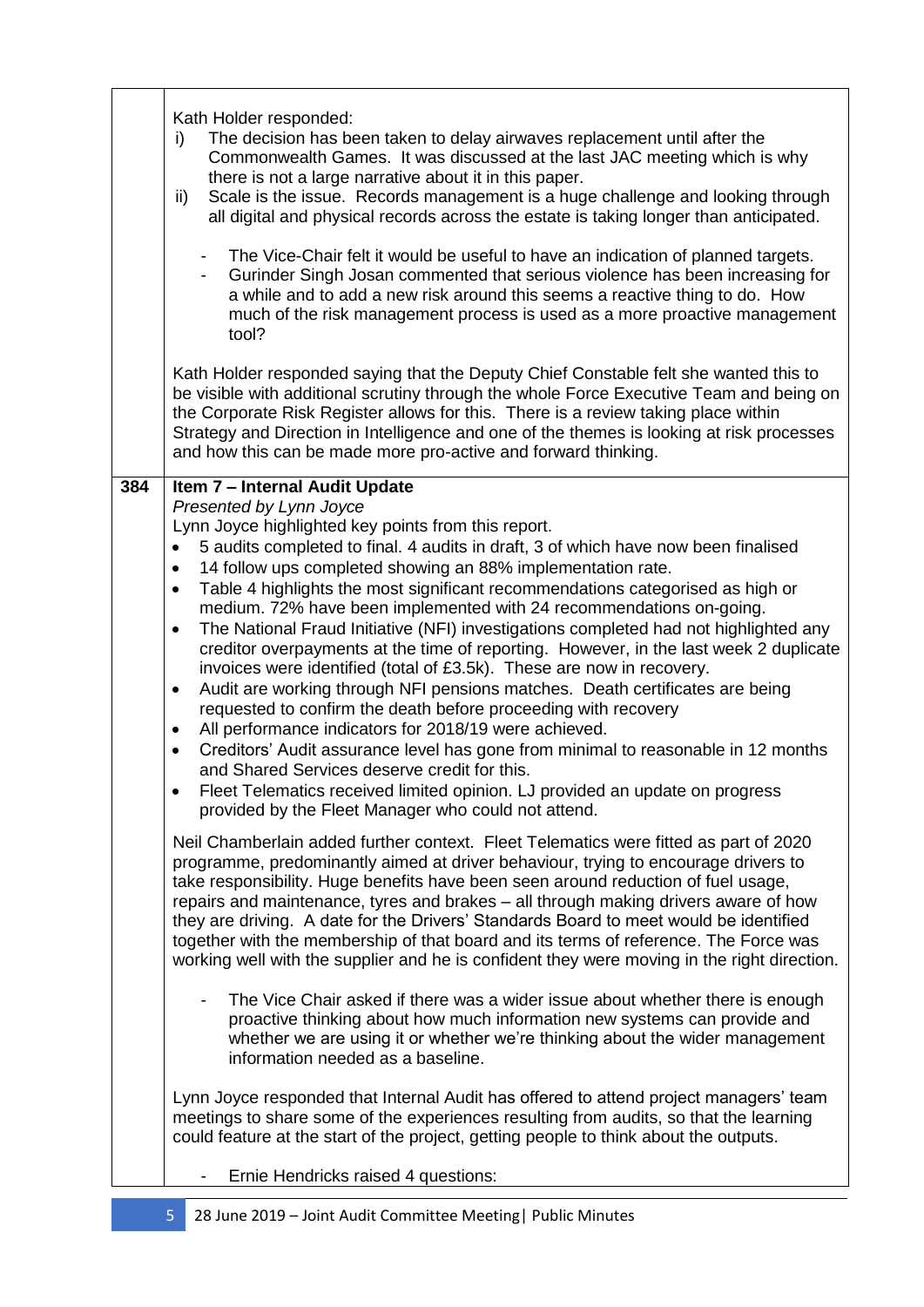|     | i) Other areas of activity seem to appear in the report and then drop off, e.g.<br>Community Safety Partnerships (CSPs) was on last month's report but now<br>it's not there. How has that work stream progressed?<br>ii) NFI - Some policing bodies have been asked to provide some information on<br>payroll. Have you provided credit and payroll data?<br>iii) Information Sharing Agreements - 3 months was allowed last time and there<br>was an ISA spreadsheet in place. What happened to that?<br>iv) Detained property. This has been around since September 2016 but there<br>has been no movement. Why is that?<br>Lynn Joyce responded:                                                                                                                                                                                                                         |
|-----|------------------------------------------------------------------------------------------------------------------------------------------------------------------------------------------------------------------------------------------------------------------------------------------------------------------------------------------------------------------------------------------------------------------------------------------------------------------------------------------------------------------------------------------------------------------------------------------------------------------------------------------------------------------------------------------------------------------------------------------------------------------------------------------------------------------------------------------------------------------------------|
|     | Advice was fed back to Policy Team regarding CSPs. There are lots of ad-hoc<br>i)<br>questions received and answered that are not included in this report because they<br>are not significant enough. It is a matter of what level of detail the Committee want.<br>The information provided for NFI was about pensions, payroll and creditor data.<br>ii)<br>This ISA recommendation is due to be followed up at the end of June. There have<br>iii)<br>been staff movements in that team so progress has been slower than anticipated.<br>An update on detained property has been requested but not received. However,<br>iv)<br>there has been a lot of movement in detained property as the Force moves to<br>central property stores. The recommendation may have been addressed as part of<br>that evolvement of property stores, but management need to confirm this. |
|     | The Chair felt that it was necessary to moderate the level and frequency of information<br>requested. She added that when she became Chair, there were recommendations from<br>6-7 years previously that were not being actively followed. The position is now that<br>there is nothing from before 2016/17.                                                                                                                                                                                                                                                                                                                                                                                                                                                                                                                                                                 |
|     | The Vice Chair asked if a new dimension to audit should be considered, i.e. is<br>enough being done to aid sustainability, reduce carbon footprint and possibly<br>look at the environmental policy?                                                                                                                                                                                                                                                                                                                                                                                                                                                                                                                                                                                                                                                                         |
|     | Lynn Joyce said that this was certainly something which could be considered for next<br>year's audit plan or for revisions in this.                                                                                                                                                                                                                                                                                                                                                                                                                                                                                                                                                                                                                                                                                                                                          |
|     | The Chair commented that she might raise this when she attends SPCB in July as<br>something the Committee feel should be given higher priority.                                                                                                                                                                                                                                                                                                                                                                                                                                                                                                                                                                                                                                                                                                                              |
|     | Ernie Hendricks said that notwithstanding the comments made, he raised the<br>points because there was no information which led him to believe that audits<br>were going to be followed up. He was still concerned that there should be<br>updates on progress.                                                                                                                                                                                                                                                                                                                                                                                                                                                                                                                                                                                                              |
|     | Lynn Joyce confirmed that she would take this on board and perhaps include a line<br>which provides a brief summary.                                                                                                                                                                                                                                                                                                                                                                                                                                                                                                                                                                                                                                                                                                                                                         |
| 385 | Item 8 - Annual Governance Statements                                                                                                                                                                                                                                                                                                                                                                                                                                                                                                                                                                                                                                                                                                                                                                                                                                        |
|     | Presented by Mark Kenyon and Neil Chamberlain<br>Mark Kenyon provided a precis of the report:                                                                                                                                                                                                                                                                                                                                                                                                                                                                                                                                                                                                                                                                                                                                                                                |
|     | Includes 2 annual governance statements (PCC and WMP) with an analysis in the<br>$\bullet$                                                                                                                                                                                                                                                                                                                                                                                                                                                                                                                                                                                                                                                                                                                                                                                   |
|     | appendix.<br>Produced individually as separate corporations sole<br>$\bullet$                                                                                                                                                                                                                                                                                                                                                                                                                                                                                                                                                                                                                                                                                                                                                                                                |
|     | Considered by Joint Governance Board where senior people from the Force and the<br>$\bullet$                                                                                                                                                                                                                                                                                                                                                                                                                                                                                                                                                                                                                                                                                                                                                                                 |
|     | OPCC ensure that they reflect the position at 31 March 2019 and going forward into<br>new financial year.                                                                                                                                                                                                                                                                                                                                                                                                                                                                                                                                                                                                                                                                                                                                                                    |
|     | CIPFA's guidance is comprehensive and is based on 7 principles of good<br>$\bullet$<br>governance. The structure of the annual governance statements makes reference to<br>those and how the requirements are met.                                                                                                                                                                                                                                                                                                                                                                                                                                                                                                                                                                                                                                                           |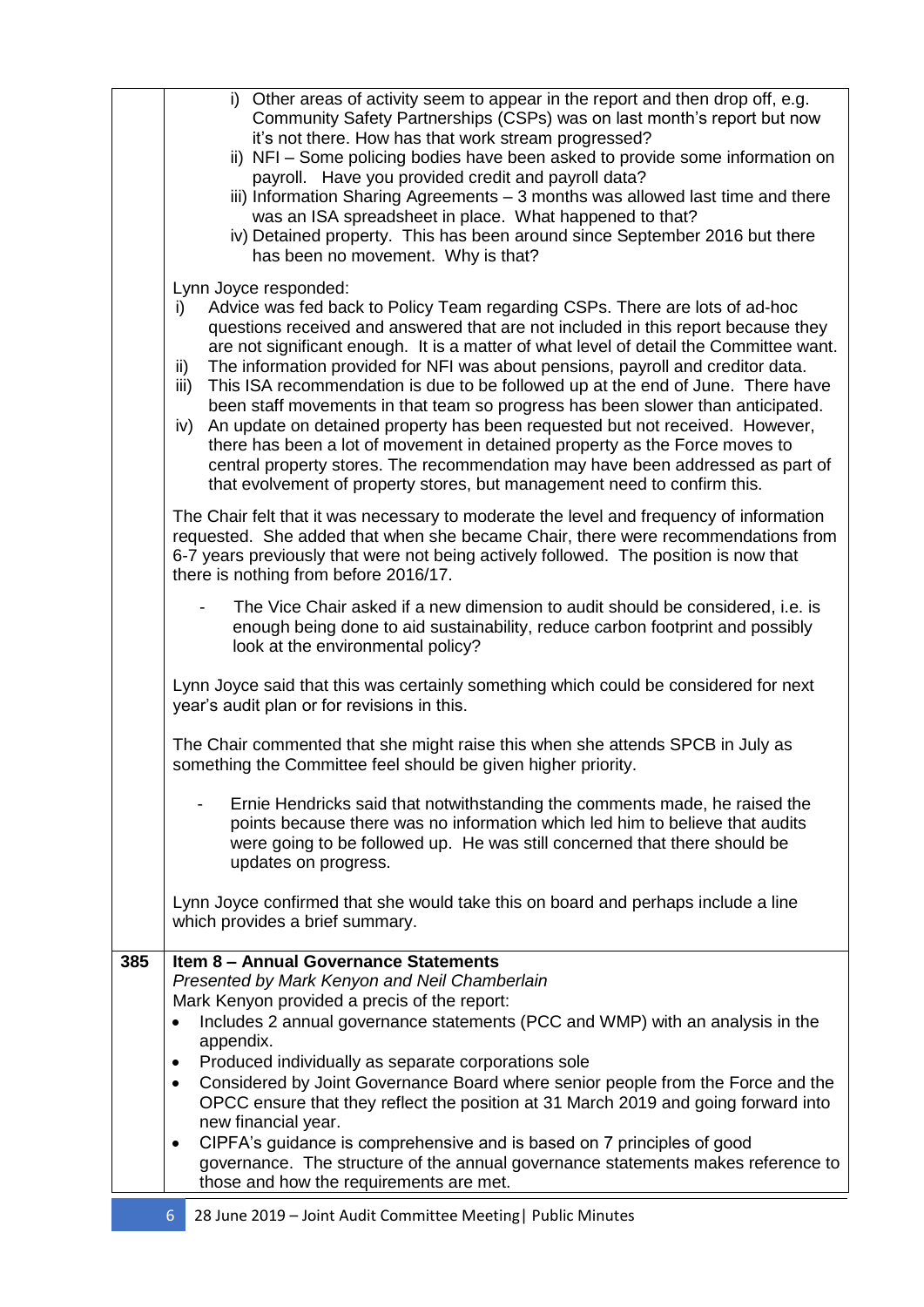|     | The statements talk about governance framework and what assurances there are<br>$\bullet$<br>and about future developments and what might impact on governance in the future.<br>Both documents are subject to external audit and may be amended depending on<br>$\bullet$<br>findings and management's responses.<br>Neil Chamberlain added that from the Force side, he commissioned a piece of work that<br>looked across other organisations to get a view of what good Annual Governance<br>Statements look like. He has tried to freshen the report and present information in a<br>slightly different way. The scale of change experienced by the Force, and continuing, is<br>reflected in the document with assurances of continuous monitoring and reporting.                                                                                                                                 |
|-----|---------------------------------------------------------------------------------------------------------------------------------------------------------------------------------------------------------------------------------------------------------------------------------------------------------------------------------------------------------------------------------------------------------------------------------------------------------------------------------------------------------------------------------------------------------------------------------------------------------------------------------------------------------------------------------------------------------------------------------------------------------------------------------------------------------------------------------------------------------------------------------------------------------|
|     |                                                                                                                                                                                                                                                                                                                                                                                                                                                                                                                                                                                                                                                                                                                                                                                                                                                                                                         |
| 386 | Item 9 - Statement of Accounts 2018/19<br>Presented by Mark Kenyon and Abi Preston                                                                                                                                                                                                                                                                                                                                                                                                                                                                                                                                                                                                                                                                                                                                                                                                                      |
|     | Abi Preston presented the highlights.                                                                                                                                                                                                                                                                                                                                                                                                                                                                                                                                                                                                                                                                                                                                                                                                                                                                   |
|     | The report was published in draft on 24 May 2019. It contains an outline of outturn<br>and had been taken to SPCB.                                                                                                                                                                                                                                                                                                                                                                                                                                                                                                                                                                                                                                                                                                                                                                                      |
|     | Expenditure and reserves were spent as forecast. Money within earmarked budget<br>$\bullet$<br>reserves brought down to £5m which will be used to prop up 2019/20 spend.<br>One issue to note in Section 3.8 - the report was produced based on pension figures<br>٠<br>at the time. Since then, all audit firms nationally have questioned a discrimination<br>ruling that went out. The Government have made an appeal against the ruling but<br>this may not be granted. The Force has asked Actuaries to re-run the actuarial<br>report. The past service costs will be about £337m associated to this discrimination<br>case for WMP. Although the Force will not have to pay this directly, it is a liability to<br>WMP. This money will have to be found by the Government and it is likely that<br>contributions will go up.                                                                    |
|     | Davinder Jagpal commented that there is no impact for WMP but there will be a change<br>to the numbers in the accounts which will be agreed with Grant Thornton.                                                                                                                                                                                                                                                                                                                                                                                                                                                                                                                                                                                                                                                                                                                                        |
|     | Emily Mayne updated members advising that, as at yesterday, the Government has had<br>their right to appeal refused.                                                                                                                                                                                                                                                                                                                                                                                                                                                                                                                                                                                                                                                                                                                                                                                    |
|     | Neil Chamberlain reassured the meeting that the Force has acted promptly,<br>commissioning work, and so we can make the necessary changes quickly.                                                                                                                                                                                                                                                                                                                                                                                                                                                                                                                                                                                                                                                                                                                                                      |
|     | Ernie Hendricks raised 3 questions and an observation:<br>i) Why is there an overspend every year for supplies and services? £1.7m last<br>year increasing to £2.8m this year. Is the budget being set realistically?<br>ii) On capital financing, £1.9m was moved to support CONNECT and Data<br>Insight; in the past WMP projects have been provided for out of revenue, so<br>why has this move been made?<br>iii) Why is income going down?                                                                                                                                                                                                                                                                                                                                                                                                                                                         |
|     | Responses to those questions were provided:<br>'Supplies and services' was discussed in the Outturn report in June SPCB. The<br>i)<br>budget is set after looking at a variety of factors but there are some unanticipated<br>issues, e.g. extra demand on the police service, extra recruitment, extra spend on<br>uniform. Ernie Hendricks commented that £2.8m is a massive jump. Davinder<br>Jagpal said that they will do a bottom up exercise next year to look at these<br>specific areas and make sure the budget is as accurate as possible for 2020/21.<br>Abi Preston advised that spend on major projects is split between Capital and<br>ii)<br>Revenue costs. The new systems are assets and will last a long time.<br>Development costs of assets need to be captured on the balance sheets. There<br>was not enough capital available to fund this year. Borrowing is a possibility but |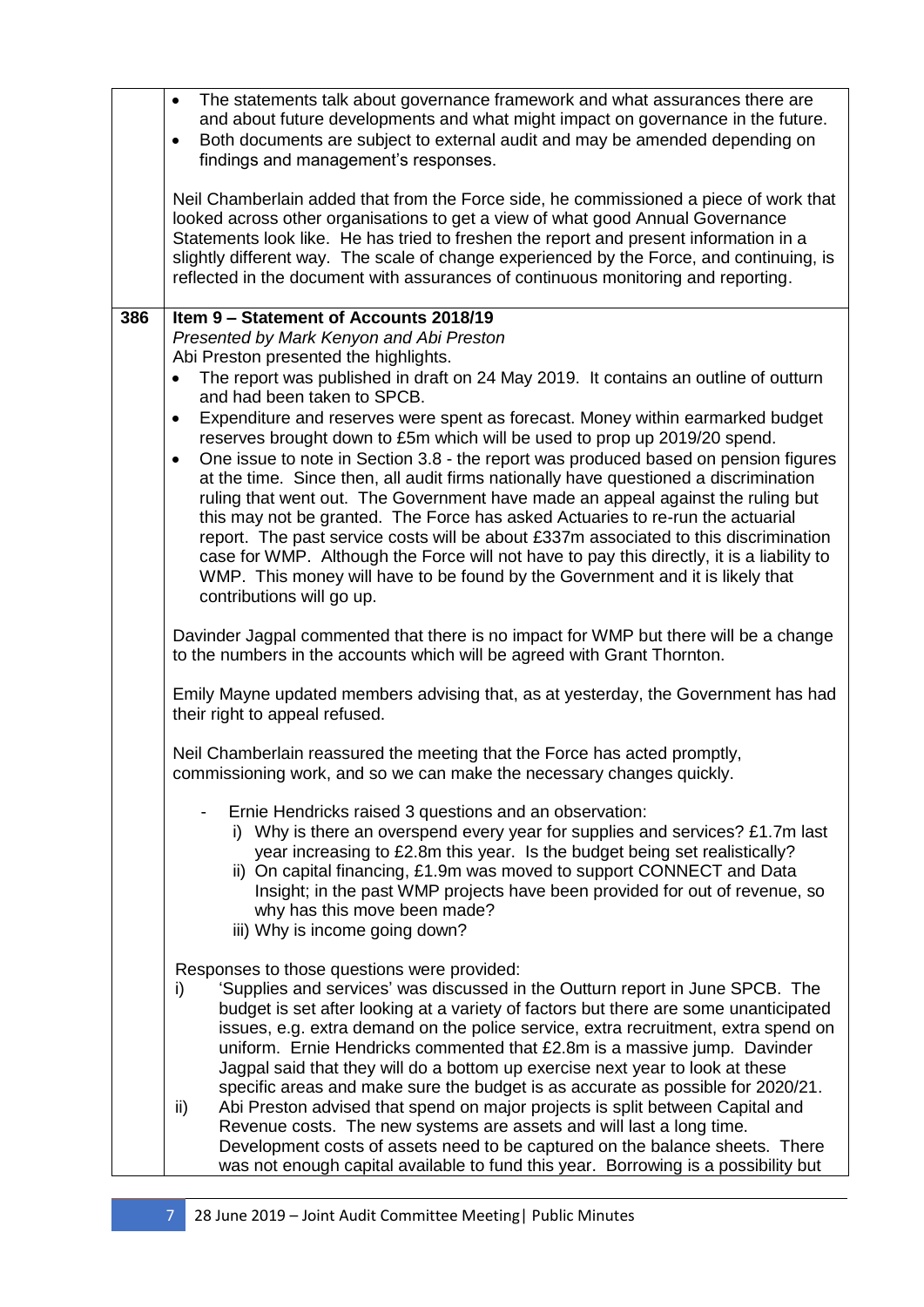|     | not appropriate for short term. Mark Kenyon added that in respect of capital<br>financing, the budget reflects the cost of borrowing and income for the future.<br>Income is made up of a number of areas (e.g. Fees & Charges and grants). Fees<br>iii)<br>& Charges are fairly static, but grants are smaller. Probably spent less in those<br>areas resulting in no real impact.                                                                                                                                                                                                                                                                                                                                                                                                                                                                                                                                                                                                                                                                                                                      |
|-----|----------------------------------------------------------------------------------------------------------------------------------------------------------------------------------------------------------------------------------------------------------------------------------------------------------------------------------------------------------------------------------------------------------------------------------------------------------------------------------------------------------------------------------------------------------------------------------------------------------------------------------------------------------------------------------------------------------------------------------------------------------------------------------------------------------------------------------------------------------------------------------------------------------------------------------------------------------------------------------------------------------------------------------------------------------------------------------------------------------|
|     | Ernie Hendricks said that income is £3.6m down. Given the Force is pro-<br>actively generating income, it should be going up not down.                                                                                                                                                                                                                                                                                                                                                                                                                                                                                                                                                                                                                                                                                                                                                                                                                                                                                                                                                                   |
|     | Mark Kenyon confirmed that someone has been appointed to look at how income can<br>be generated externally.                                                                                                                                                                                                                                                                                                                                                                                                                                                                                                                                                                                                                                                                                                                                                                                                                                                                                                                                                                                              |
|     | Abi Preston pointed out that the explanation of the main reason for the decrease can be<br>found in point 8.                                                                                                                                                                                                                                                                                                                                                                                                                                                                                                                                                                                                                                                                                                                                                                                                                                                                                                                                                                                             |
|     | The Chair stated that historically the Force had substantial reserves, but these<br>are no more. The Chair raised 2 questions:<br>i) Is the budget strategy moving forward to replenish that level?<br>ii) What is an appropriate level for a Force the size of WMP?                                                                                                                                                                                                                                                                                                                                                                                                                                                                                                                                                                                                                                                                                                                                                                                                                                     |
|     | Neil Chamberlain said that the reduction of reserves referred to is reduction in<br>unearmarked reserves. The plan for 2018/19 was to use substantial reserves and<br>2019/20 also factors in use of around £5m of reserves. Going forward, 2020/21 looks at<br>being in balance. The Force still has reserves in place, including the general reserve<br>and some earmarked reserves for specific purposes.                                                                                                                                                                                                                                                                                                                                                                                                                                                                                                                                                                                                                                                                                             |
|     | Gurinder Singh Josan asked about the underspend in the OPCC for<br><b>Commissioning Services:</b><br>i) What assurances were there that the money would be spent in 2019/20?<br>ii) What would happen in a year's time when a new Commissioner might have<br>different priorities?                                                                                                                                                                                                                                                                                                                                                                                                                                                                                                                                                                                                                                                                                                                                                                                                                       |
|     | Mark Kenyon commented that the budget line for Commissioning Services is for a lot of<br>different projects. There is a structure in place to ensure that money is spent this year.<br>Some of those projects are complicated and straddle different financial years but the<br>mechanism is in place. There will be ongoing budget for this area but how it is spent will<br>depend on the new PCC's priorities.                                                                                                                                                                                                                                                                                                                                                                                                                                                                                                                                                                                                                                                                                        |
| 387 | Item 10 - Insurance Update<br><b>Presented by Janey Barrett</b><br>This report had already been circulated and was therefore taken as read.<br>Janey Barrett said that the Insurance Programme was made up of 3 separate elements:<br>The Casualty programme: Covers ordinary liability insurances including public<br>liability and 3 <sup>rd</sup> party. November sees the end of a 5yr arrangement and so work is<br>on-going with Procurement to tender for new cover. Policy excess at the moment is<br>£300k, looking to increase that to £500k. Looking for quotes for £75m cover – better<br>to be over covered in case of disaster.<br>The Property and Asset portfolio: Tokyo Marine last time fronted by RNP Insurance<br>٠<br>Broker. Since the report was written, Tokyo Marine have advised they are<br>withdrawing from the market. New insurer required by 1 November.<br>Claims Handling and Claims Management: Continuing to maintain a robust stance<br>$\bullet$<br>in defending claims. The defence liability rate was 51% in 2014 and is now at 87%.<br>Figures looking positive. |
|     | Neil Chamberlain commented that Janey Barrett is an unsung hero, who does some<br>really good work which people do not hear about.                                                                                                                                                                                                                                                                                                                                                                                                                                                                                                                                                                                                                                                                                                                                                                                                                                                                                                                                                                       |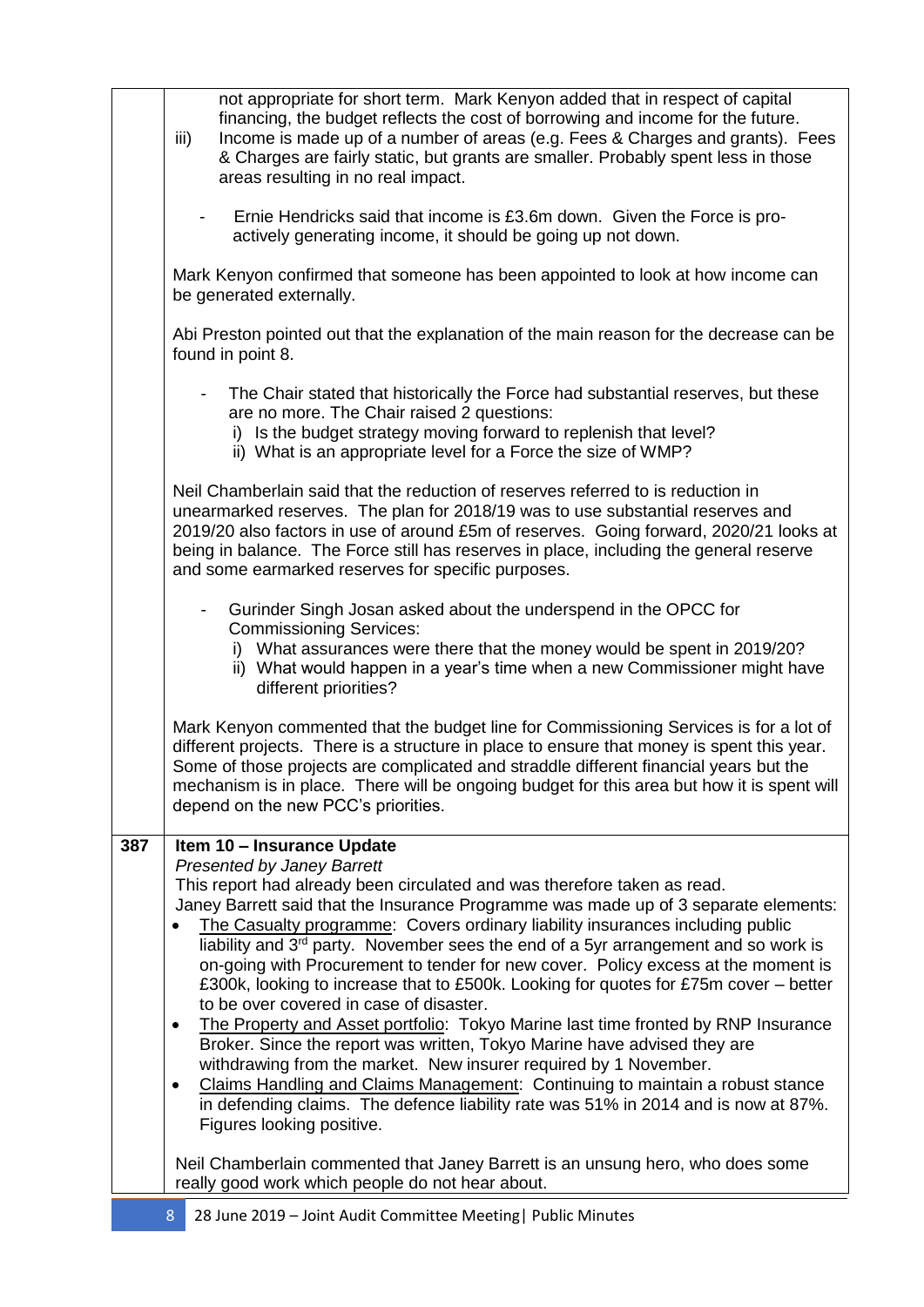| 388 | Item 11 - Internal Audit Quality Assurance and Improvement programme                                                                            |
|-----|-------------------------------------------------------------------------------------------------------------------------------------------------|
|     | Presented by Lynn Joyce<br>This report is a requirement of the Public Sector Internal Audit Standards (PSIAS).<br>$\bullet$                     |
|     | The report includes a self-assessment against PSIAS, which is 92% compliant.<br>$\bullet$                                                       |
|     | A summary of the progress against the 2018/19 quality assurance improvement<br>$\bullet$                                                        |
|     | programme is also provided.                                                                                                                     |
|     | Both assessments show one area not achieved and that was due to an oversight<br>$\bullet$<br>which should be addressed next month.              |
|     |                                                                                                                                                 |
|     | - Ernie Hendricks raised 3 points directly with Lynn Joyce:                                                                                     |
|     | At a recent local audit quality forum, it was mentioned that other HIAs are<br>i)                                                               |
|     | benchmarking across the sector. Would you consider this?<br>The Audit Committee hold away days with Internal Audit where they<br>ii)            |
|     | discuss quality assurance and improvement to build on this together.                                                                            |
|     | iii) Are other members of the internal audit team as invested in the quality                                                                    |
|     | assurance work as you are?                                                                                                                      |
|     | Lynn Joyce responded:                                                                                                                           |
|     | Benchmarking has not been done for a couple of years, but it is something that<br>i)                                                            |
|     | could be looked at again if necessary.<br>There is a National Police Audit Group due to meet in September. They hold away                       |
|     | ii)<br>days for Auditors and sometimes separate sessions are held with Audit Committee                                                          |
|     | Members on the same day and both groups come together during the day. We do                                                                     |
|     | attend these sessions.                                                                                                                          |
|     | iii) A structured approach is taken by the team. I take the lead, but it is ingrained in all<br>of the work and the team are fully on board.    |
|     |                                                                                                                                                 |
|     | Ernie Hendricks asked if internal audit had confidence in Galileo and whether it                                                                |
|     | should be upgraded.                                                                                                                             |
|     | Lynn Joyce explained an older version of Galileo is used and newer versions are now                                                             |
|     | available. A decision is to be made whether to upgrade. Options are being explored.                                                             |
| 389 | Item 12 - Internal Audit Annual Report 2018/19                                                                                                  |
|     | Presented by Lynn Joyce<br>Lynn Joyce highlighted some key issues -                                                                             |
|     | Work completed in 2018/19 includes 28 assurance activities and 43 follow-up                                                                     |
|     | reviews. Only 1 minimal assurance opinion was issued.                                                                                           |
|     | Recommendations followed up resulted in a 73% implementation rate and 15%<br>٠                                                                  |
|     | partly implemented.<br>Feedback from post audit questionnaire was positive with 99% of questions being                                          |
|     | $\bullet$<br>scored good or very good.                                                                                                          |
|     | Response rate from the Senior Management survey was very low and ways to<br>$\bullet$                                                           |
|     | increase responses are being considered.                                                                                                        |
|     | Overall, adequate opinion can be given that the organisation's controls and risk<br>$\bullet$                                                   |
|     | management and governance approaches are robust.                                                                                                |
|     | Ernie Hendricks asked 2 questions:<br>$\overline{\phantom{a}}$                                                                                  |
|     | i) 8 from 49 manager responses is not great. How was the survey undertaken                                                                      |
|     | and which techniques were used to encourage them to respond?<br>ii) Audit is focused on risk management, is enough time given to sustainability |
|     | and resilience given the organisation has less money that it used to?                                                                           |
|     | Lynn Joyce responded:                                                                                                                           |
|     |                                                                                                                                                 |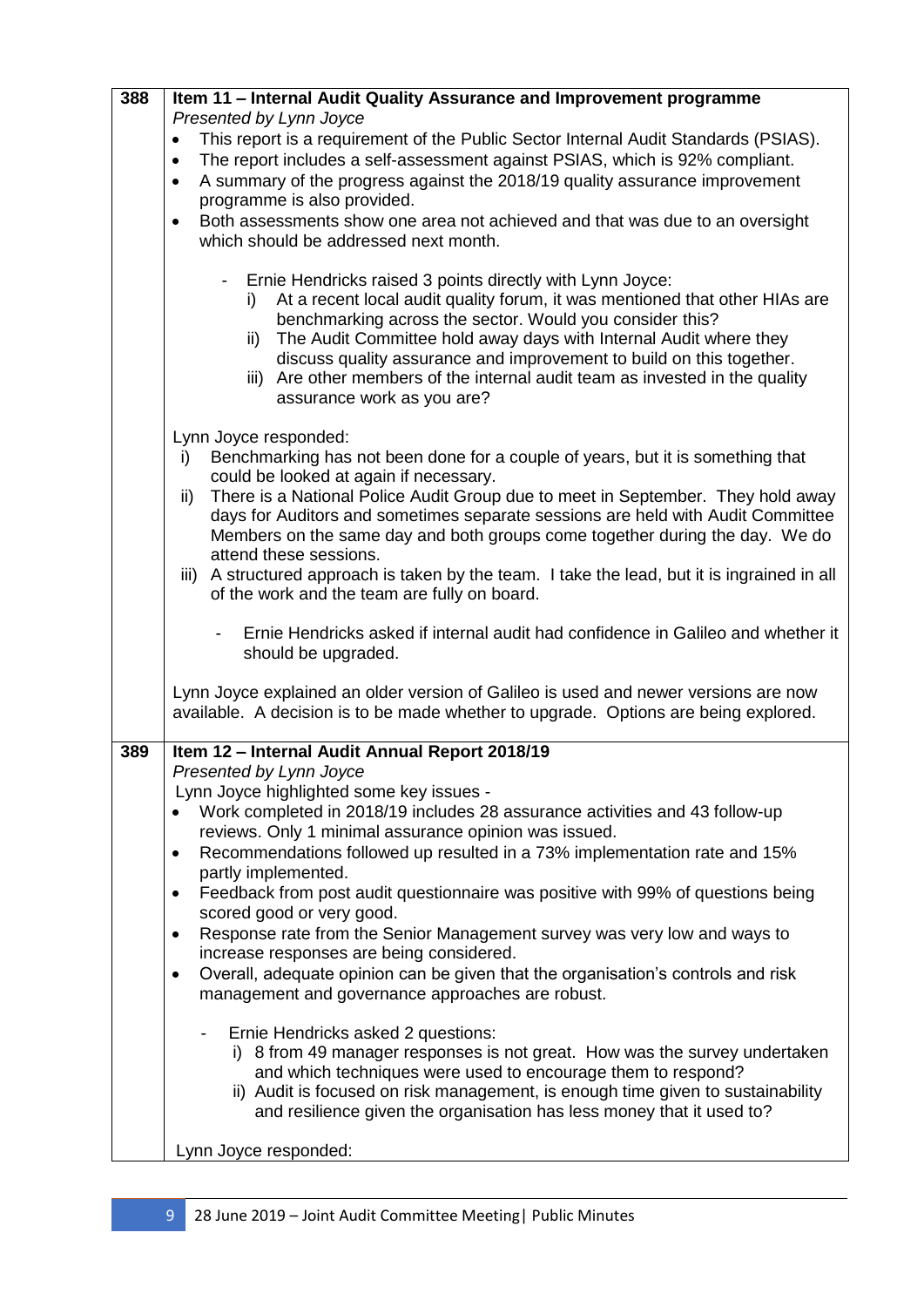|            | Survey Monkey was used. Unfortunately, it clashed with a Force-wide survey<br>i)<br>which may have impacted the results.<br>Standards dictate that the internal audit opinion has to focus on 3 specific strands -<br>ii)<br>risk management, governance and internal control. Sustainability is not specifically<br>included but that is not to say it is not considered in individual audits.                                                                                                                                                                                                                                                                                                                                                                                                                                                                                                                                                                                                                                                                                                                                                                                                                                                                                                                                                                                                                                                                                                                                             |
|------------|---------------------------------------------------------------------------------------------------------------------------------------------------------------------------------------------------------------------------------------------------------------------------------------------------------------------------------------------------------------------------------------------------------------------------------------------------------------------------------------------------------------------------------------------------------------------------------------------------------------------------------------------------------------------------------------------------------------------------------------------------------------------------------------------------------------------------------------------------------------------------------------------------------------------------------------------------------------------------------------------------------------------------------------------------------------------------------------------------------------------------------------------------------------------------------------------------------------------------------------------------------------------------------------------------------------------------------------------------------------------------------------------------------------------------------------------------------------------------------------------------------------------------------------------|
| 390        | Item 13 - External Audit - Progress Report and Sector Update<br>Presented by Emily Mayne, Grant Thornton<br>Emily Mayne presented the highlights of the report:<br>The Audit Progress Report is the first to be presented, summarising work to date. It<br>$\bullet$<br>is the time of greatest external audit activity as an audit is currently being undertaken<br>and there is a Grant Thornton team on site. Several risk areas of the accounts have<br>been progressed. Page 4 sums up progress made to date:<br>- Financial statements: Good progress made and built on work at interim audit.<br>Meetings have been held with the whole of the finance team.<br>- Value for Money: 3 risk areas were identified in an initial assessment:<br>$\triangleright$ 'Devolution', which has disappeared now.<br>$\triangleright$ Financial strategy and long-term sustainability<br>$\triangleright$ Risk management<br>The second and third risks are being brought to a close.<br>- Other areas:<br>$\triangleright$ Grant Thornton meet regularly with the Force and the OPCC. They are<br>productive and informative.<br>$\triangleright$ A useful event was held following last JAC. The board are also invited to other<br>events.<br>On Audit Deliverables: Page 5 shows 2 areas completed. A chunk of that can<br>$\bullet$<br>suddenly happen in the next month. Grant Thornton then deliver the audit financial<br>report and the auditors' report. The annual audit letter is agreed in the autumn.<br>There were no questions. |
| 391<br>392 | Item 14 - External Audit - 2019/20 Fee Letter (A - OPCC) (B - Chief Constable)<br>Presented by Emily Mayne, Grant Thornton<br>Emily Mayne advised that this is a standard document. Grant Thornton have a duty to<br>report back to JAC on the fees set. These 2 letters show the fees for 2019/20.<br>Davinder Jagpal thanked Emily Mayne and her team for their on-going work and for<br>raising issues as they come up.<br>Ernie Hendricks said that he understood that the new code of audit practice for<br>2020 might mean an increase in fees.<br>Emily Mayne stated that she had no influence over the fees which are set by PSAA.<br>Item 15 - Joint Audit Committee Annual Report 2018/19<br>Presented by Sue Davis<br>The Chair asked if everyone was happy with the annual report or if anything had been<br>left out.                                                                                                                                                                                                                                                                                                                                                                                                                                                                                                                                                                                                                                                                                                          |
|            | Ernie Hendricks asked if something could be said about the impact JAC had on<br>$\overline{\phantom{a}}$<br>assisting both organisations and their intended outcomes.<br>The Chair felt it might be an interesting question to pose to the Commissioner and the<br>Chief Constable when presenting them with this report.                                                                                                                                                                                                                                                                                                                                                                                                                                                                                                                                                                                                                                                                                                                                                                                                                                                                                                                                                                                                                                                                                                                                                                                                                   |